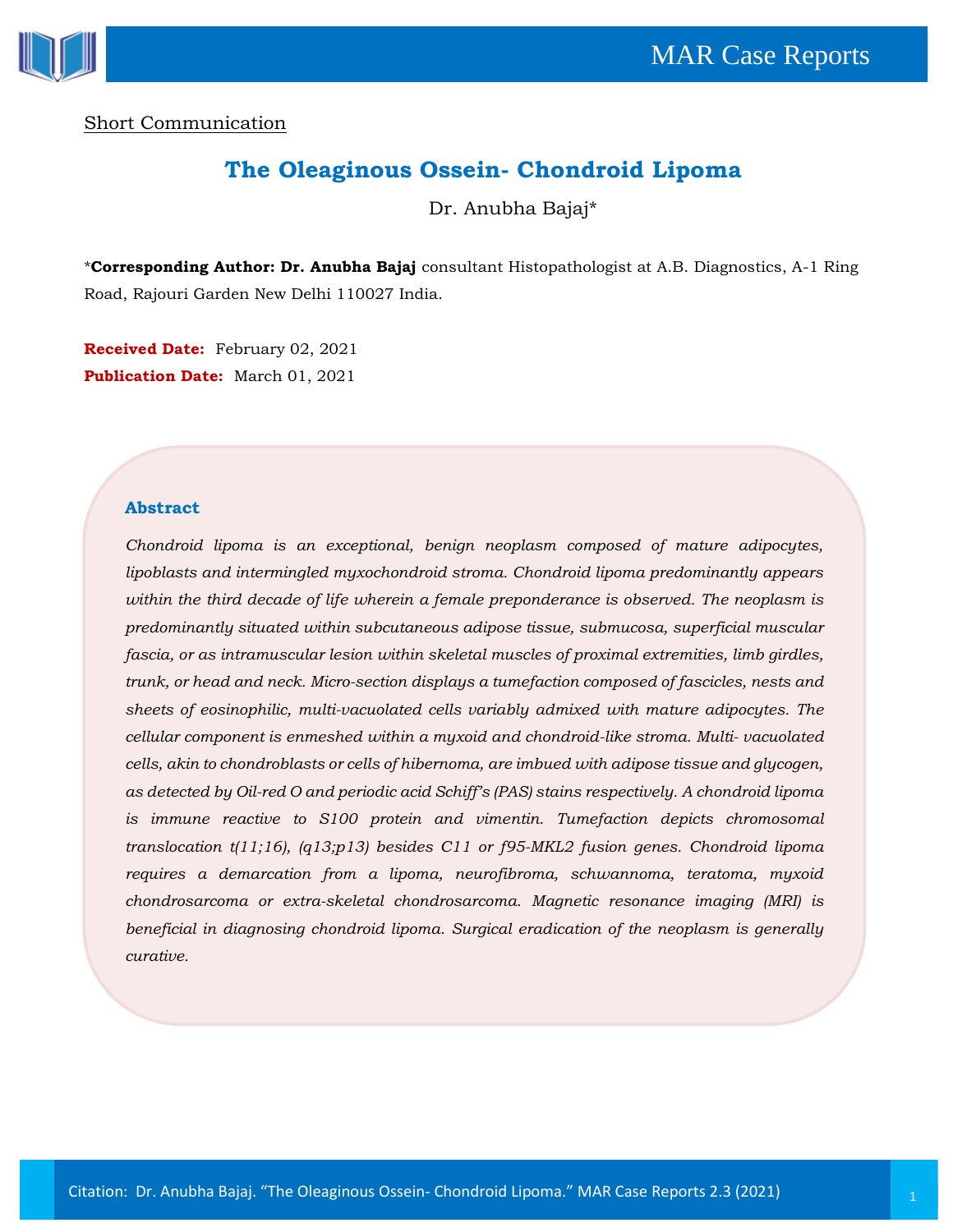

# **Preface**

Lipomatous mesenchymal neoplasia are a common variety of soft tissue tumors wherein conventional lipoma is frequent. Albeit, spindle cell lipoma, pleomorphic lipoma or lipoblastoma can be misinterpreted as liposarcoma. A chondroid lipoma is designated as an exceptional, benign neoplasm composed of mature adipocytes, lipoblasts and intermingled myxochondroid stroma, initially scripted by Meis and Enzinger in 1993 **(**1**)**. A chondroid lipoma is a lipomatous neoplasm that recapitulates pseudo-sarcoma like histology. The unique cellular population of chondroid lipoma denominates embryonal adipose tissue intermixed with embryonal cartilage, thus signifying a dual tissue concurrence. The neoplastic adipose tissue derivative depicts distinct foci of chondro- osseous metaplasia.

Heterologous interstitial cells are absent **(**1,2**)**. A cellular neoplasm of distinctive morphology, a chondroid lipoma can be misdiagnosed as round cell liposarcoma or chondrosarcoma. With misinterpretation as a malignant neoplasm, irrelevant lymph node dissection, extensive tumor resection or amputation of incriminated areas can ensue. Cogent diagnosis and appropriate therapy of chondroid lipoma essentially lack consensus **(**1,2**)**.

## **Disease Characteristics**

Chondroid lipoma predominantly appears within the third decade of life. A female preponderance is observed as an estimated 80% instances are delineated in females with a female to the male proportion of 4: 1. Female preponderance implies the incrimination of hormonal factors in disease pathogenesis. The median age of disease emergence is 36 years wherein the neoplasm is discovered betwixt 14 years to 70 years. An obvious geographical or ethnic trend of disease occurrence is absent **(**2,3**)**. Neoplastic discernment can occur within 6 days to 10 years. Chondroid lipoma appears within the trunk (26.14%), lower limbs 36.4%), upper limbs (13.64%), oral cavity (7.95%), feet (4.55%) or uterus (1.14%). Nomenclature of chondroid lipoma is indicative of pertinent histological pattern as the neoplasm distinctively comprises mature adipose tissue cells, lipoblasts, cartilaginous chondroblasts and hyaline matrix. Stromal mucins detected within chondroid lipoma are indicative of chondroid differentiation **(**2,3**)**.

#### **Clinical Elucidation**

Chondroid lipoma is predominantly situated within subcutaneous adipose tissue, submucosa, superficial muscular fascia or as intramuscular lesion within skeletal muscles of proximal extremities, limb girdles, trunk or head and neck. A chondroid lipoma is infrequently discerned within the oral cavity or myometrial leiomyomata. The neoplasm represents as a painless, gradually progressive, well defined, non-tender, subcutaneous nodule **(**2,3**).**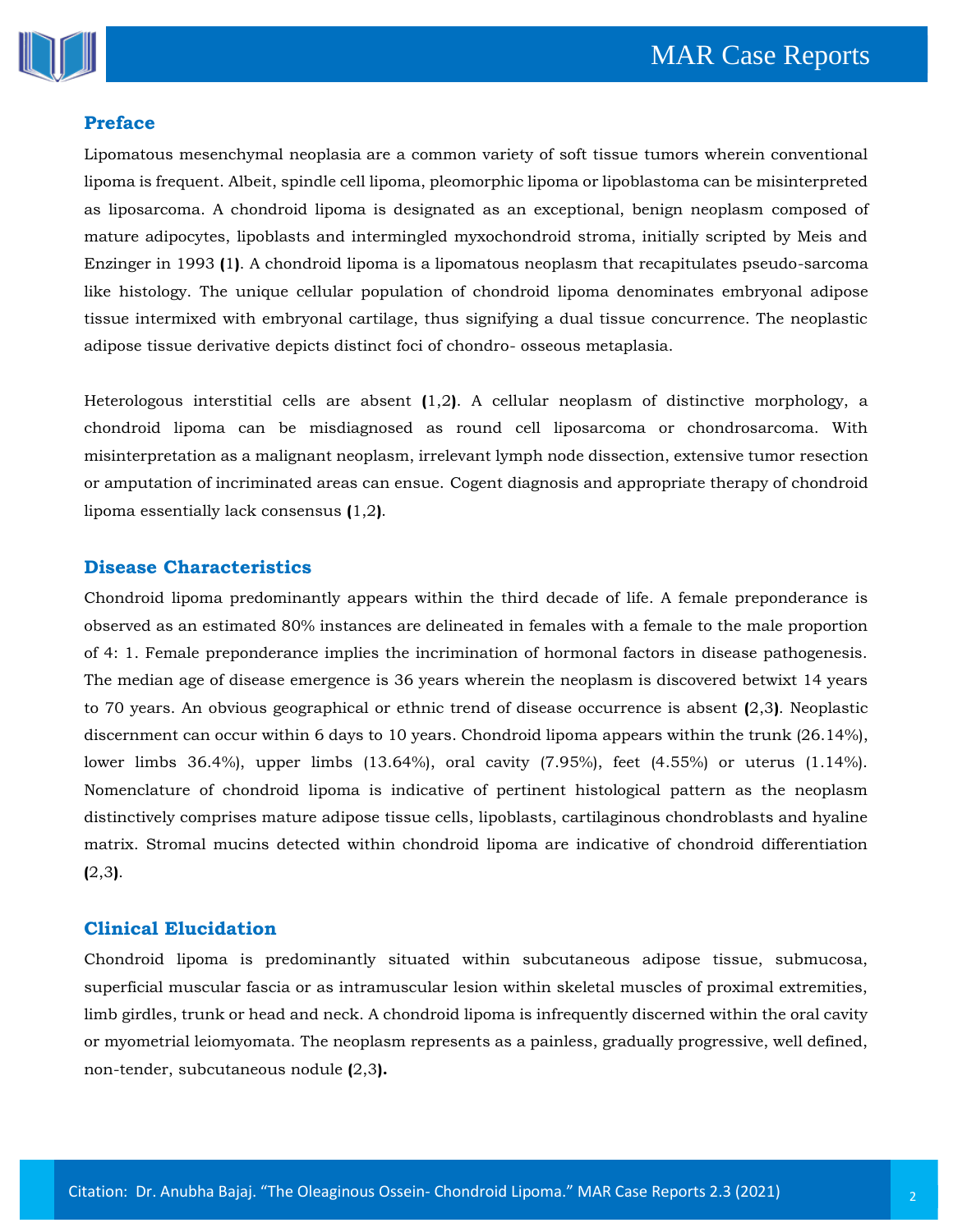

Chondroid lipoma situated within trunks or limbs manifests as a painless nodule, although tenderness, tingling and radiating pain can concur. Painful lesions necessitate distinction from schwannoma or neurofibromatosis. Oral chondroid lipoma represents soft tissue polyps whereas intrauterine neoplasms can engender unascertained vaginal bleeding. A chondroid lipoma is preponderantly composed of white, mature adipocytes with an absence of true cartilaginous differentiation **(**3**)**.

# **Histological Elucidation**

Chondroid lipoma appears as solid, firm, yellowish or reddish-brown nodule of variable magnitude with definitive tumor margins. Cut surface is yellow-brown, pearly, grey/ white or reddish-brown with a gelatinous texture and occasional hemorrhagic foci. On gross examination, a well encapsulated, lobulated, yellowish or whitish, partially skin covered neoplasm of 4-centimeter median magnitude is discerned although tumor dimension can extend up to 11 centimeters. The elliptical or spheroidal tumefaction is firm, mobile, non-fluctuant, depicts a non-breached extraneous capsule and lacks adherence to the superimposed cutaneous surface or adjacent soft tissue **(**3,4**)**. Upon capsular incision, lobular, yellowish or reddish-brown tumefaction is discerned which displays miniature foci of chalky white material.

The frozen section delineates enlarged quantities of mature cartilage, foci of ossification and proliferating peripheral compartment composed of fibrous tissue and mature adipose tissue. Cellular atypia is absent. Ultrasound-guided fine-needle aspiration demonstrates the accumulation of adipose tissue with focal differentiation and maturation of clusters of adipocytes of diverse magnitude. Mature lipocytes or lipoblast-like cells are disseminated within a chondromyxoid matrix. Adipoblasts are quantifiably detected along with foci of mature cartilage and bone. However, segregation from an atypical lipoma with foci of mature cartilage and ossification can be challenging **(**3,4**)**.

A chondroid lipoma is a well-circumscribed neoplasm constituted by mature adipocytes, chondroid tissue denominated by vacuolated, lipoblast-like or chondroblastic cells and an encompassing myxohyaline matrix.

Micro-section displays a tumefaction composed of fascicles, nests and sheets of eosinophilic, multivacuolated cells variably admixed with mature adipocytes. The cellular component is enmeshed within a myxoid and chondroid-like stroma **(**3,4**)**. Well defined, tumorous aggregates and cords of miniature to medium-sized, multi-vacuolated cells are discerned. The cellular component simulates lipoblasts, chondroblasts, or cells of hibernoma cells. Nuclear outlines of tumor cells are complex. The encompassing, prominently chondromyxoid matrix demonstrates variable quantities of mature adipose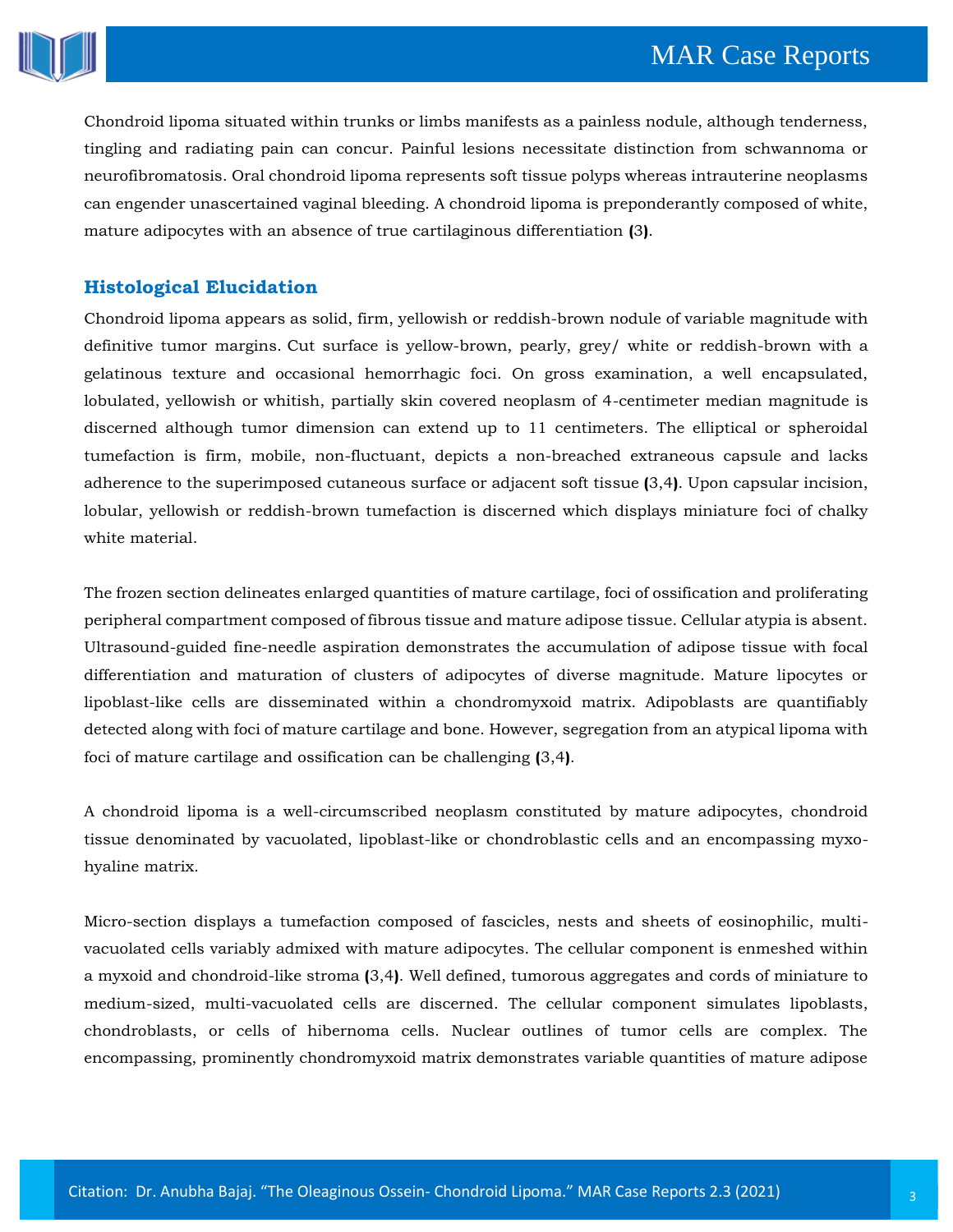

tissue and exceptionally, metaplastic bone **(**4,5**)**. Chondroid lipoma is constituted by varying proportions of mature adipocytes, adipoblasts and transparent, mucoid, cartilaginous zones with focal ossification. Enlarged, mature adipocytes with vacuolated, lipid-rich cytoplasm and compressed, eccentric nucleus are exhibited. Miniature adipoblasts configure aggregates, fascicles, nests and cord-like arrangements. Adipoblasts with eosinophilic, multi-vacuolated cytoplasm exemplify several vacuoles of varying magnitude along with miniature nuclei demonstrating minimal anisocytosis and pleomorphism. Nucleolar and intra-nuclear pseudo-inclusions are observed **(**4,5**)**. Classic histologic pattern denominates distinct cellular categories such as mature adipose tissue cells, lipoblast-like cells with vacuolated cytoplasm and centric nuclei or elliptical to spheroidal cells with eosinophilic cytoplasm. Nuclei are minimally pleomorphic although the mitotic activity is absent to minimal.

The encapsulated neoplasm comprised of miniature, spheroidal cells articulates loosely cohesive sheets, clusters and cords intermingled within myxoid, hyalinised or cartilaginous intercellular matrix. Multivacuolated cells, akin to chondroblasts or cells of hibernoma, are imbued with adipose tissue and glycogen, as detected by Oil-red O and periodic acid Schiff's **(**PAS) stains respectively **(**3,5**)**. Transparent, mucoid, cartilaginous - like zones along with variable, articulated matrices are numerous. Partial deposition of inter-cellular cellulose amidst mature adipocytes and adipoblasts is discerned. Vascular configurations are denominated although a typical, plexiform, vascular morphology, as detected in myxoid liposarcoma, is absent.

With variable vascularity, prominent vasculature demonstrates the diverging thickness of blood vessel walls **(**4**)**. Focal fibrosis, hemorrhage and haemosiderin pigment deposits are exhibited along with eosinophilic foci of the fibrinous matrix. Cellular or nuclear pleomorphism or atypia are minimal or absent. Foci of mature hyaline cartilage are absent.

On ultrastructural examination, abundant intracytoplasmic lipid and glycogen molecules are observed. Numerous pinocytotic vesicles are characteristically delineated within white adipocytes. Tumor cells recapitulate embryonal fat or can minimally resemble embryonal cartilage. Knob- like protrusions arising from the cell membrane, composed of granular, amorphous, fibrillary material are exemplified. Mitochondria and lysosomes are insignificant **(**4,5**)**.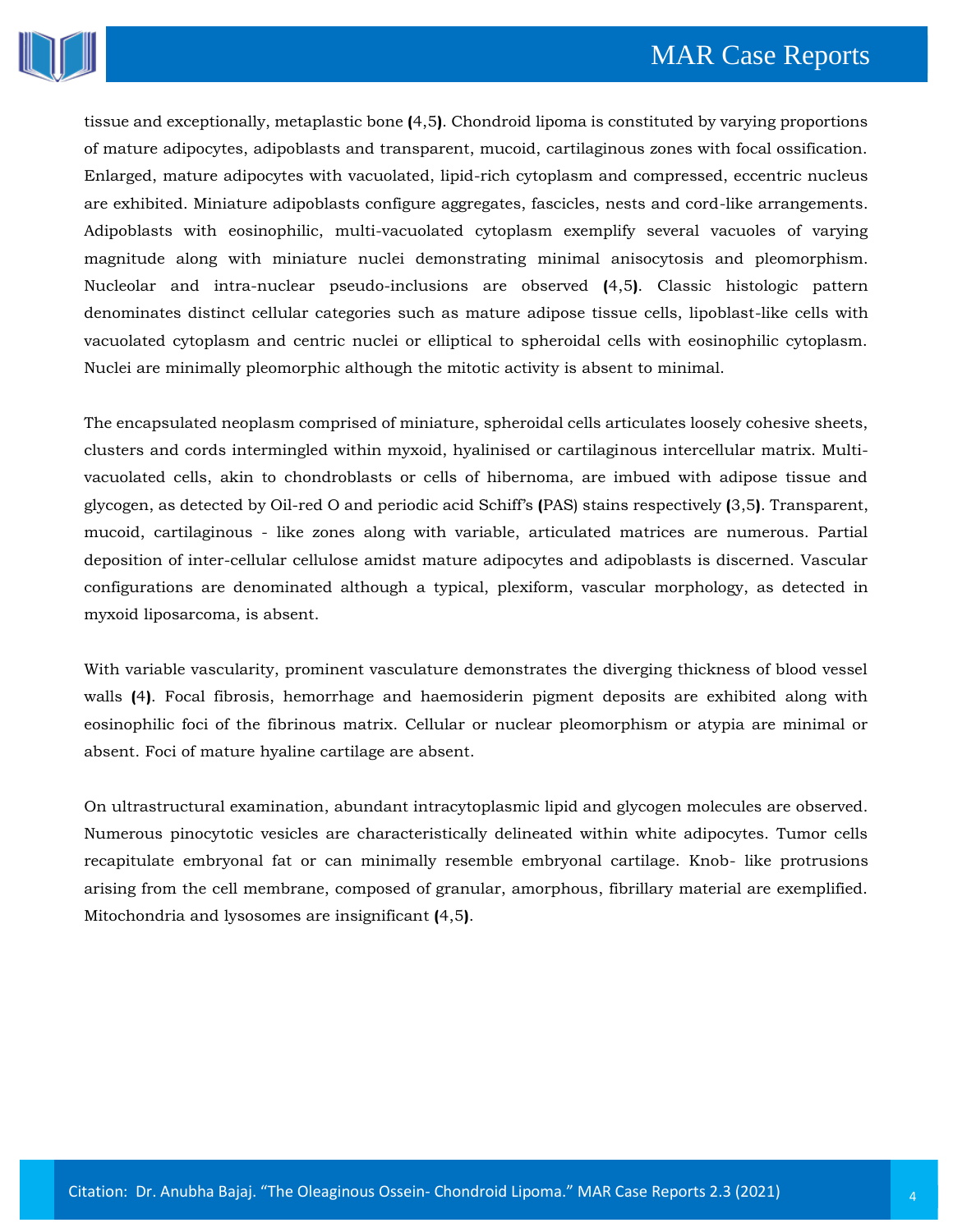



**Figure 1** Chondroid lipoma depicting cords of small to medium, multi-vacuolated cells lacking cellular atypia, interspersed within a myxoid and chondroid matrix **(**11**)**.



**Figure 2** Chondroid lipoma delineating aggregates and nests of miniature to medium multi-vacuolated cells with uniform nuclei, lack of mitosis, foci of mature adipose tissue and an intermixed chondromyxoid matrix **(**12**)**.



**Figure 3** Chondroid lipoma demonstrating clusters of eosinophilic multi-vacuolated cells interspersed in a myxo-chondroid stroma and foci of mature adipose tissue **(**13**)**.



**Figure 4** Chondroid lipoma exhibiting aggregates of eosinophilic, multi-vacuolated cells intermixed within a chondromyxoid stroma and mature adipose tissue cells **(**14**)**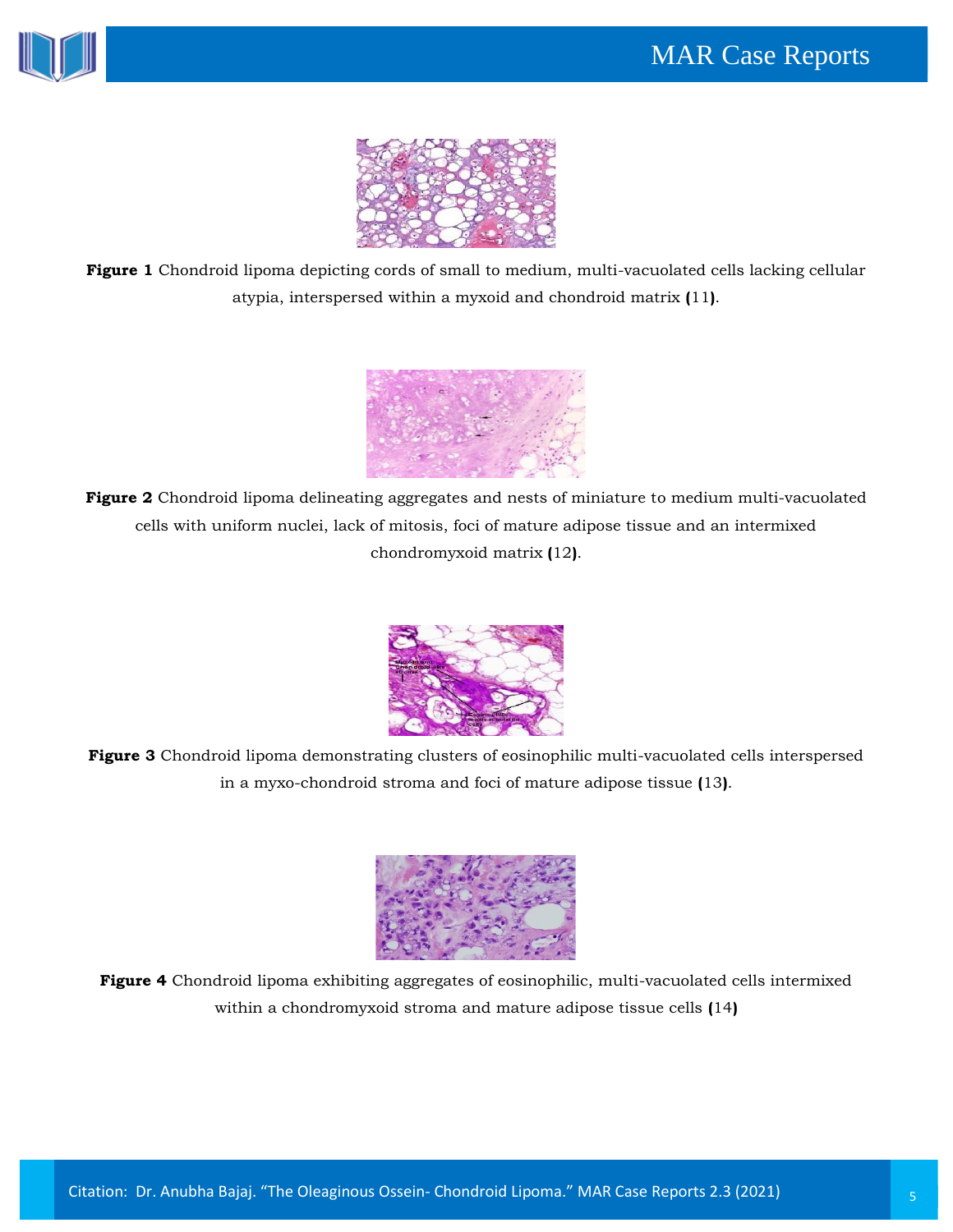



**Figure 5** Chondroid lipoma composed of accumulated, eosinophilic, multi-vacuolated cells admixed within a myxoid and chondroid matrix besides foci of mature adipose tissue **(**15**)**.



**Figure 6** Chondroid lipoma constituted by clumps of eosinophilic cells with multiple vacuoles, foci of mature adipose tissue and a myxo-chondroid matrix **(**15**)**.



**Figure 7** Chondroid lipoma comprised of small cells with eosinophilic cytoplasm, multi-vacuolated cells commingled with myxo-chondroid matrix and a lack of atypia **(**16**)**.



**Figure 8** Chondroid lipoma depicting cellular nests with eosinophilic, multi-vacuolated cytoplasm, abundant myxoid and chondroid matrix with few mature adipocytes **(**17**)**.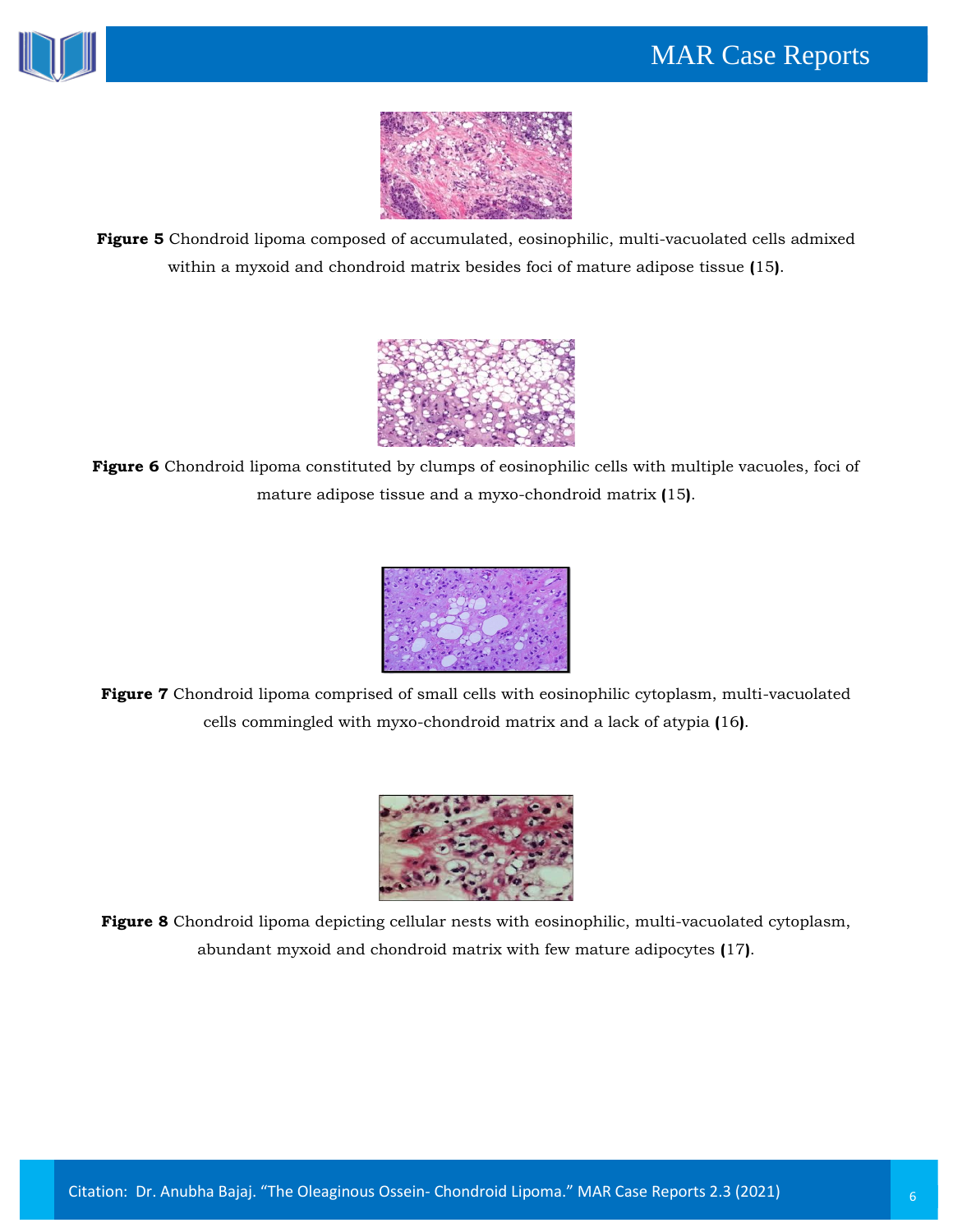

## **Immune Histochemical Elucidation**

Miniature, vacuolated cells of chondroid lipoma are immune reactive to S100 protein where mature adipocytes are intensely immune reactive, in contrast to weakly reactive lipoblasts. As cells are immune reactive to vimentin, maturity and differentiation of adipoblasts are concurrent with immune reactivity to vimentin (93.75%) and S100 protein (93.33%). Certain tumors are variably and focally immune reactive to CD68 (64.29%) and cytokeratin (25.93%). Intracellular glycogen is detected by periodic acid Schiff's (PAS) stain. Alcian blue and toluidine blue can highlight chondroitin substrate. Immune reactive collagen IV circumscribes tumor cell aggregates. Cyclin D1 is intensely immune reactive **(**5,6**)**. Cells are immune non-reactive to epithelial membrane antigen(EMA), human melanoma black 45 (HMB45) antigen, smooth muscle actin (SMA), muscle-specific actin (MSA) and glial fibrillary acidic protein(GFAP). Nuclear proliferation labeling index MIB-1 or Ki67 is below <1%. Although female preponderance is observed, the neoplasm is devoid of sex hormone-related receptors such as estrogen (ER), progesterone (PR) or androgen receptors (AR)**(**5,6). The cytogenetic analysis demonstrates chromosomal translocation t(11;16), a genomic alteration also exemplified in hibernoma.

Chondroid lipoma frequently depicts chromosomal translocation  $t(11;16)$ ,  $(q13;p13)$  besides the presence of C11 or f95-MKL2 fusion genes. Equilibrium chromosomal translocation of t(11;16), (q13;p12-13) is enunciated. Although lipoma and adjunctive hibernating neoplasia demonstrate chromosomal anomalies of 11q13, aberration 16p12-13 is absent, a feature enunciated in chondroid lipoma **(**5,6**)**.

#### **Differential Diagnosis**

Chondroid lipoma can be misdiagnosed and requires a demarcation from benign conditions as lipoma, neurofibroma, schwannoma or teratoma. Chondroid lipoma mandates segregation from malignant neoplasia as myxoid chondrosarcoma or extra-skeletal chondrosarcoma which are constituted by mature chondrocytes, adipoblasts and mature adipocytes with an intermingled myxoid matrix. However, combined genetic, histopathological and magnetic resonance imaging (MRI) can assist appropriate demarcation**(**6). Chondroid lipoma necessitates segregation from

•Lipoma with chondroid metaplasia, a neoplasm that exemplifies foci of true cartilage.

•Extra-skeletal chondroma, which is a benign neoplasm principally arising within distal extremities. The neoplasm is composed of mature hyaline or true cartilage and exhibits multinucleated giant cells. Tumor cells are devoid of intracytoplasmic vacuoles as discerned with mature adipose tissue **(**6,7**)**.

•Mixed tumor, which delineates foci of epithelial differentiation with keratin production and an absence of lipoblasts.

•Extra-skeletal myxoid chondrosarcoma, which is a predominantly lobulated tumefaction traversed by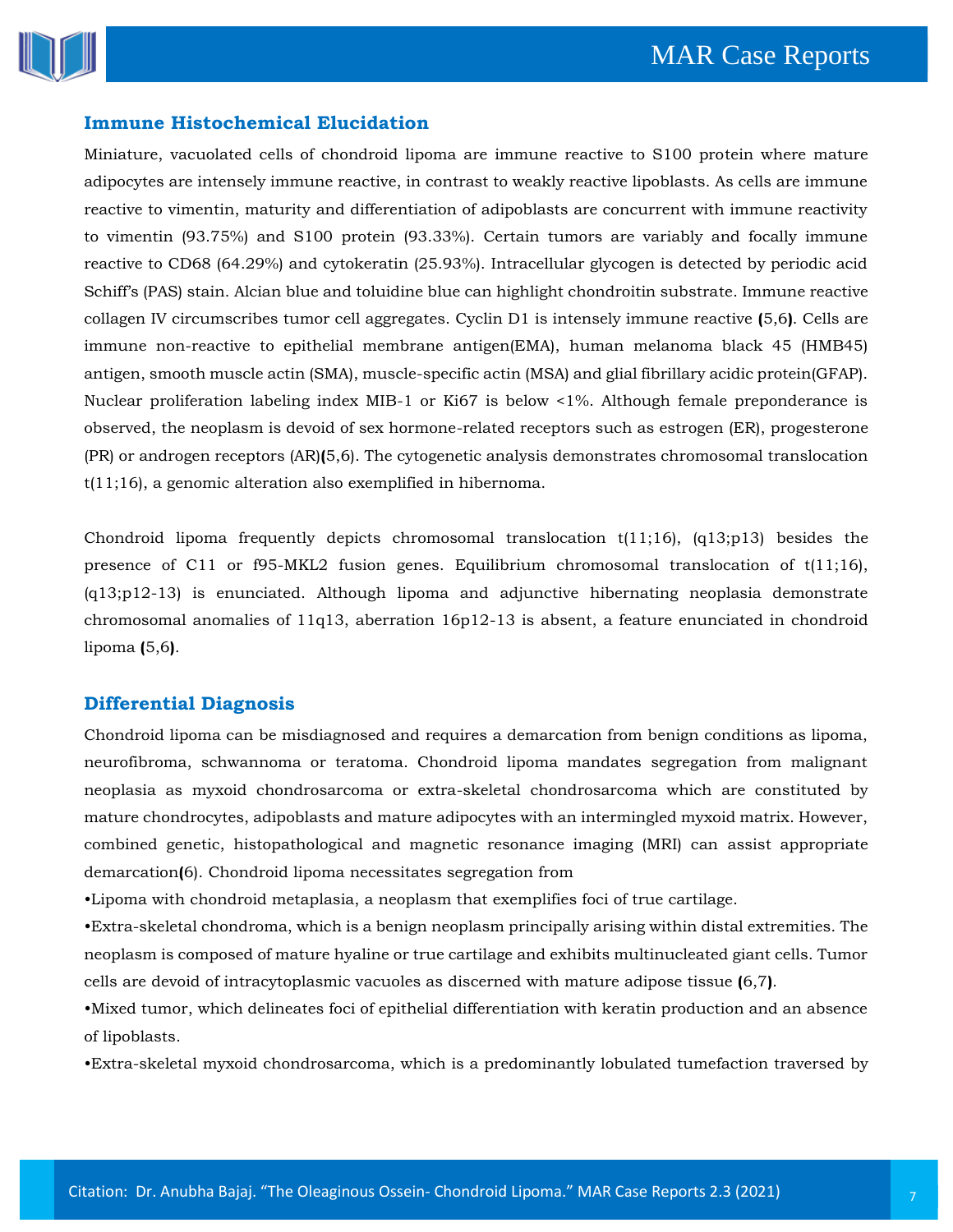

prominent fibrous tissue septa and circumscription with a thin, peripheral capsule. Adipocytes and lipoblasts are usually absent. Mitotic figures and foci of necrosis are frequent. Chondroblasts constituting the tumor are spheroidal and delineate minimal or absent intracytoplasmic vacuoles or foci of mature adipose tissue **(**6,7**)**.

•Myxoid liposarcoma, which commonly appears in diverse sites. Microscopically, it lacks prominent cords or cellular clusters and is characteristically composed of true lipoblasts and is imbued with a delicate, plexiform, capillary-rich matrix. Genetic translocation t(12;16) is detected within the neoplasm. Aforesaid malignant sarcomas delineate an inferior prognostic outcome and therapeutically entail radical surgical manoeuvers with postoperative radiotherapy **(**6,7**)**.

## **Investigative Assay**

Chondroid lipoma lacks characteristic features of imaging on account of the inconstant proportion of intermingled adipose tissue and cartilage. On ultrasonography, a heterogeneous mass with minimal echo, uneven morphology, mildly enhanced intensity echo, irregular internal echo and a blurred outline is discerned**(**7). Ultrasonography of chondroid lipoma demonstrates a lobulated tumor architecture due to several fibrous tissue membranes traversing the neoplasm with consequent poor-quality images. The tumefaction is comprised of abundant quantities of cartilage-like tissue, thus engendering an intense echogenicity. Often, a heterogeneous, mixed-signal is delineated upon imaging due to content and variable morphology of cartilage-like foci, which preponderantly demonstrate an irregular outline **(**7,8**)**.

Plain radiography of chondroid lipoma indicates the occurrence of calcific structures or ossification within the tumefaction although cartilaginous foci may not be ascertained. On computerized tomography (CT), a minimal density shadow with an approximate value of -80 Hounsfield units is discerned. A nodular, density shadow of soft tissue and dot-like, high-density shadow are delineated **(**7,8**)**. Chondroid lipoma requires diagnostic consideration even with the emergence of non-specific findings on radiography or computerized tomography (CT). Nevertheless, as an elevated proportion of false-negative diagnosis is engendered with plain radiography or computerized tomography (CT), routine employment of aforesaid manoeuvers is not recommended **(**7,8**)**.

Magnetic resonance imaging (MRI) is beneficial in diagnosing chondroid lipoma. An admixture of enhanced and minimal signal intensities is detected upon T1 weighted imaging, short-time inversion recovery (STIR) sequences and fat-suppression sequence whereas enhanced signal density is observed upon T2 weighted imaging. Heterogeneous saturation of adipose tissue appears upon T2 weighted fatsaturated imaging **(**8,9**).** Minimal signal intensity upon T1 weighted imaging and enhanced signal intensity upon T2 weighted imaging is indicative of chondroid tissue. Enhanced signal intensity upon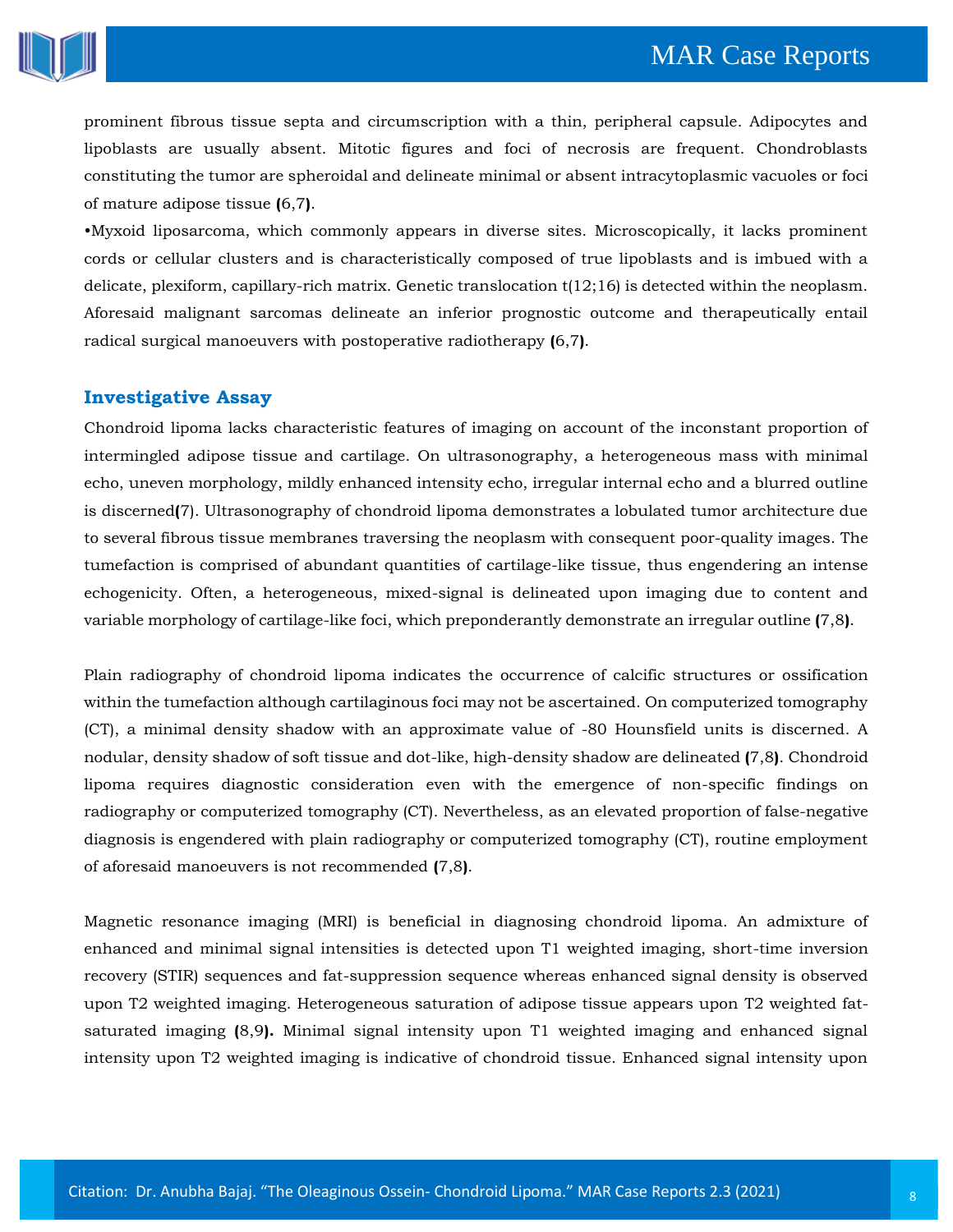

T1 weighted imaging is prohibited on STIR imaging, thus suggesting concurrence of adipose tissue along with non-uniform fat saturation upon T2 weighted fat- saturated imaging. A distinct, "fat ring" sign is discerned upon contrast-enhanced and fat-saturated imaging. The sign, indicative of cartilage tissue within tumor centric zone, depicts minimal signal intensity upon T1 weighted imaging, enhanced signal intensity upon T2 weighted imaging and a delayed ring or arc-shaped enhancement pattern following injectable contrast agent. Circumscribing adipose tissue exhibits an intense signal as compared to skeletal muscle upon T1 or T2 weighted imaging and heterogeneous fat saturation upon T2 weighted fat-saturated imaging**(**8,9**)**. Single-photon emission computerized tomography (SPECT-CT) is an investigative option beneficially adopted in separating diverse tumors. Elevated affinity for fluorine labeled- 18 fluoro-deoxy-glucose (F-FDG) is observed wherein accumulation of aforesaid molecule is concurrent with enhanced glucose metabolism within tissues and organs. Affinity for 18F-FDG is frequently discerned with malignant tumefaction or inflammatory conditions. Thus, the employment of SPECT/CT with 18F-FDG is nonspecific in discerning chondroid lipoma**(**8,9**)**.

SPECT-CT imaging depicts adjacent bone as a radioactive, concentrated shadow and enveloping soft tissue as an elliptical, minimally dense shadow with the value of -86 Hounsfield units. Separation of various neoplastic components, the irregular density of soft tissue and enhanced tissue density are also observed along with density shadow of around 166 Hounsfield units with enhanced radioactivity uptake. The tumefaction displays an affinity for methylene-diphosphonate (99m Tc-MDP), a molecule that is specific for bone or cartilage tissue. Therefore, the application of 99m Tc-MDP is significantly superior to 18F-FDG in detecting chondroid lipoma. Also, SPECT/CT is an expensive investigative modality, hence the procedure may not be advantageous in the routine analysis **(**8,9**)**.

#### **Therapeutic Options**

Chondroid lipoma is a clinically benign neoplasm that can be appropriately alleviated with localized surgical resection. Surgical eradication of the neoplasm is generally curative. Chondroid lipoma can be suitably treated with simple surgical resection in the absence of postoperative adjuvant therapy. Surgical extermination of chondroid lipoma is associated with the adequate post-operative recovery and subsequent monitoring is unnecessary **(**10**)**. Diode laser therapy can be employed for eradicating tumor tissue situated in precarious zones as the oral cavity. Laser therapy is associated with lack of intraoperative hemorrhage or subsequent suturing and demonstrates minimal post-operative pain, hemorrhage, swelling or inflammation, in contrast to adjunctive techniques. Adoption of laser therapy is accompanied by rapid wound healing **(**10**)**. The essentially benign neoplasm is devoid of tumor reoccurrence, metastasis or malignant metamorphoses. Following surgical treatment, adjuvant therapy is unnecessary as extended monitoring reveals a lack of tumor reoccurrence or metastasis **(**10**)**.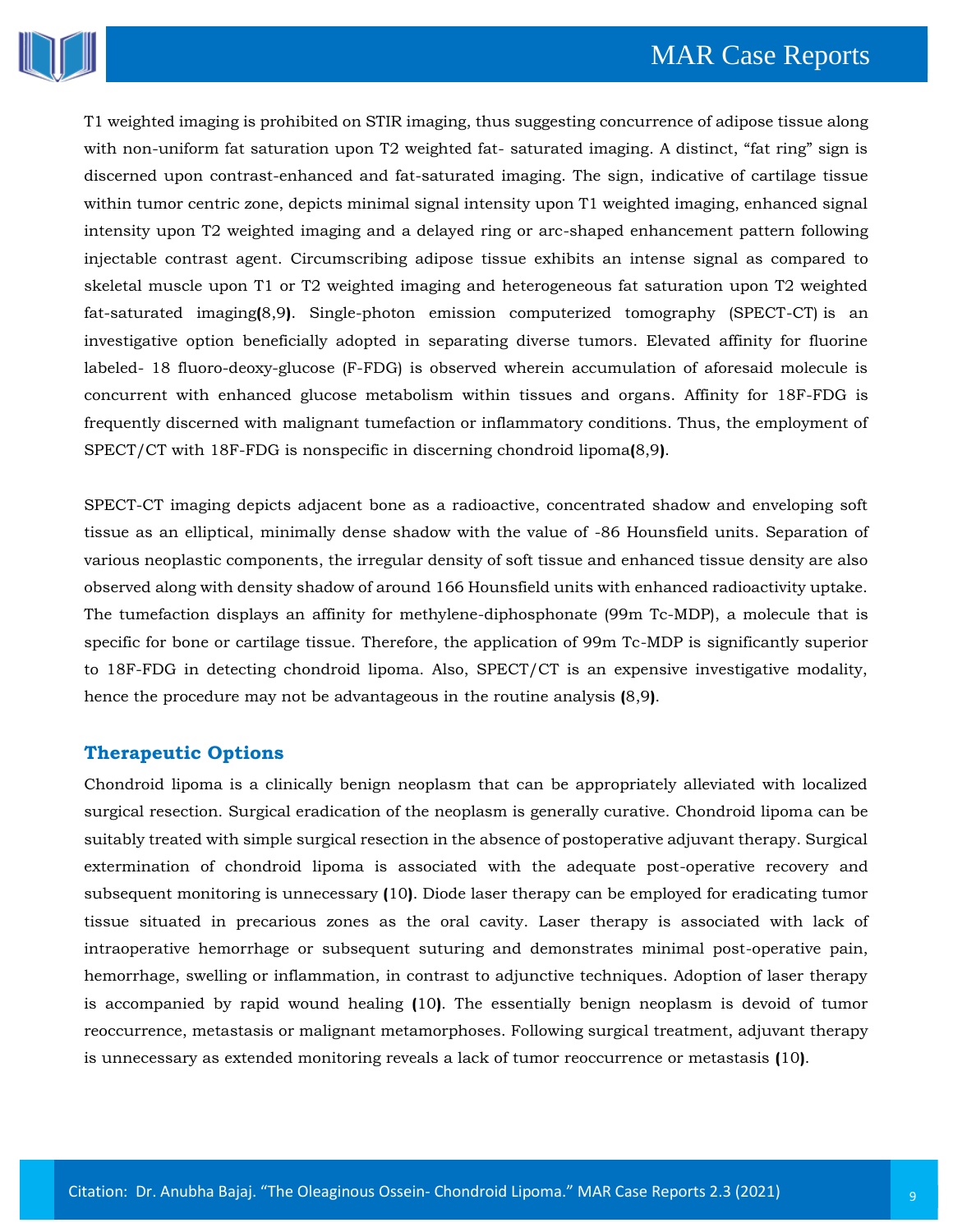

#### **References**

1)Meis J, Enzinger F et al "Chondroid lipoma- [a unique tumour simulating liposarcoma and myxoid](https://www.google.com/search?biw=1366&bih=625&sxsrf=ALeKk002S70jAwg7YUjstHB-3Pu0bD85qg%3A1613036361361&ei=SfskYPKwFdniz7sPg8-T2A0&q=Chondroid+lipoma-+a+unique+tumour+simulating+liposarcoma+and+myxoid+chondrosarcoma&oq=Chondroid+lipoma-+a+unique+tumour+simulating+liposarcoma+and+myxoid+chondrosarcoma&gs_lcp=Cgdnd3Mtd2l6EAM6BwgjEOoCECdQnpA4WJ6QOGDEkjhoAXACeACAAbMBiAHbApIBAzAuMpgBAKABAaABAqoBB2d3cy13aXqwAQrAAQE&sclient=gws-wiz&ved=0ahUKEwiy-c_axOHuAhVZ8XMBHYPnBNsQ4dUDCA0&uact=5)  [chondrosarcoma" Am J Surg Pathol 1993:17; 1103](https://www.google.com/search?biw=1366&bih=625&sxsrf=ALeKk002S70jAwg7YUjstHB-3Pu0bD85qg%3A1613036361361&ei=SfskYPKwFdniz7sPg8-T2A0&q=Chondroid+lipoma-+a+unique+tumour+simulating+liposarcoma+and+myxoid+chondrosarcoma&oq=Chondroid+lipoma-+a+unique+tumour+simulating+liposarcoma+and+myxoid+chondrosarcoma&gs_lcp=Cgdnd3Mtd2l6EAM6BwgjEOoCECdQnpA4WJ6QOGDEkjhoAXACeACAAbMBiAHbApIBAzAuMpgBAKABAaABAqoBB2d3cy13aXqwAQrAAQE&sclient=gws-wiz&ved=0ahUKEwiy-c_axOHuAhVZ8XMBHYPnBNsQ4dUDCA0&uact=5)-12.

2) Kindblom L, Meis-Kindblom J et al "[Chondroid lipoma-an ultrastructural and immune histochemical](https://www.google.com/search?biw=1366&bih=625&sxsrf=ALeKk01JktpnyoWiGYjt98M4JCyel_e4-w%3A1613037282723&ei=4v4kYKraK-zez7sP-9OJiAg&q=Chondroid+lipoma-an+ultrastructural+and+immune+histochemical+analysis+with+further+observations+regarding+its%E2%80%99+differentiation&oq=Chondroid+lipoma-an+ultrastructural+and+immune+histochemical+analysis+with+further+observations+regarding+its%E2%80%99+differentiation&gs_lcp=Cgdnd3Mtd2l6EAMyBwgjEOoCECcyBwgjEOoCECcyBwgjEOoCECcyBwgjEOoCECcyBwgjEOoCECcyBwgjEOoCECcyBwgjEOoCECcyBwgjEOoCECcyBwgjEOoCECcyBwgjEOoCECdQ3GxY3Gxg225oAXACeACAAdABiAHQAZIBAzItMZgBAKABAaABAqoBB2d3cy13aXqwAQrAAQE&sclient=gws-wiz&ved=0ahUKEwiq0_uRyOHuAhVs73MBHftpAoEQ4dUDCA0&uact=5)  [analysis with further observations regarding its' differentiation" Hum Pathol 1995:26; 706](https://www.google.com/search?biw=1366&bih=625&sxsrf=ALeKk01JktpnyoWiGYjt98M4JCyel_e4-w%3A1613037282723&ei=4v4kYKraK-zez7sP-9OJiAg&q=Chondroid+lipoma-an+ultrastructural+and+immune+histochemical+analysis+with+further+observations+regarding+its%E2%80%99+differentiation&oq=Chondroid+lipoma-an+ultrastructural+and+immune+histochemical+analysis+with+further+observations+regarding+its%E2%80%99+differentiation&gs_lcp=Cgdnd3Mtd2l6EAMyBwgjEOoCECcyBwgjEOoCECcyBwgjEOoCECcyBwgjEOoCECcyBwgjEOoCECcyBwgjEOoCECcyBwgjEOoCECcyBwgjEOoCECcyBwgjEOoCECcyBwgjEOoCECdQ3GxY3Gxg225oAXACeACAAdABiAHQAZIBAzItMZgBAKABAaABAqoBB2d3cy13aXqwAQrAAQE&sclient=gws-wiz&ved=0ahUKEwiq0_uRyOHuAhVs73MBHftpAoEQ4dUDCA0&uact=5)-15.

3)[Huang C, Guo W et al "Characteristics of chond](https://www.google.com/search?biw=1366&bih=625&sxsrf=ALeKk00hnSx7yP_dxCiSL9cr1xFodTN1bA%3A1613037298012&ei=8v4kYMwQgtLPuw--_qWQAQ&q=Characteristics+of+chondroid+lipoma-+a+case+report+and+literature+review&oq=Characteristics+of+chondroid+lipoma-+a+case+report+and+literature+review&gs_lcp=Cgdnd3Mtd2l6EAM6BwgjEOoCECdQh3ZYh3ZgkHhoAXAAeACAAaQBiAGkAZIBAzAuMZgBAaABAaABAqoBB2d3cy13aXqwAQrAAQE&sclient=gws-wiz&ved=0ahUKEwjM0aCZyOHuAhUC6XMBHT5_CRIQ4dUDCA0&uact=5)roid lipoma- a case report and literature review" [Medicine\( Baltimore\) 2019:98\(19\);e15587.](https://www.google.com/search?biw=1366&bih=625&sxsrf=ALeKk00hnSx7yP_dxCiSL9cr1xFodTN1bA%3A1613037298012&ei=8v4kYMwQgtLPuw--_qWQAQ&q=Characteristics+of+chondroid+lipoma-+a+case+report+and+literature+review&oq=Characteristics+of+chondroid+lipoma-+a+case+report+and+literature+review&gs_lcp=Cgdnd3Mtd2l6EAM6BwgjEOoCECdQh3ZYh3ZgkHhoAXAAeACAAaQBiAGkAZIBAzAuMZgBAaABAaABAqoBB2d3cy13aXqwAQrAAQE&sclient=gws-wiz&ved=0ahUKEwjM0aCZyOHuAhUC6XMBHT5_CRIQ4dUDCA0&uact=5)

4) [Fournel L, Rapicetta C et al" Fibrous dysplasia of the rib mimicking a malignant bone tumour at](https://www.google.com/search?biw=1366&bih=625&sxsrf=ALeKk03TFUxQz28MilT9Lsc5xQlHVWU_fg%3A1613037314470&ei=Av8kYOOYHPjSz7sPuKqb-AQ&q=Fibrous+dysplasia+of+the+rib+mimicking+a+malignant+bone+tumour++at+SPECT%2FCT++with+99m+Tc-MDP&oq=Fibrous+dysplasia+of+the+rib+mimicking+a+malignant+bone+tumour++at+SPECT%2FCT++with+99m+Tc-MDP&gs_lcp=Cgdnd3Mtd2l6EAM6BwgjEOoCECdQ6mJY6mJgtmRoAXAAeACAAeIBiAGDA5IBBTAuMS4xmAEAoAEBoAECqgEHZ3dzLXdperABCsABAQ&sclient=gws-wiz&ved=0ahUKEwjjoY2hyOHuAhV46XMBHTjVBk8Q4dUDCA0&uact=5)  SPECT/CT with 99m Tc-[MDP" Clin Nucl Med 2018:43;346](https://www.google.com/search?biw=1366&bih=625&sxsrf=ALeKk03TFUxQz28MilT9Lsc5xQlHVWU_fg%3A1613037314470&ei=Av8kYOOYHPjSz7sPuKqb-AQ&q=Fibrous+dysplasia+of+the+rib+mimicking+a+malignant+bone+tumour++at+SPECT%2FCT++with+99m+Tc-MDP&oq=Fibrous+dysplasia+of+the+rib+mimicking+a+malignant+bone+tumour++at+SPECT%2FCT++with+99m+Tc-MDP&gs_lcp=Cgdnd3Mtd2l6EAM6BwgjEOoCECdQ6mJY6mJgtmRoAXAAeACAAeIBiAGDA5IBBTAuMS4xmAEAoAEBoAECqgEHZ3dzLXdperABCsABAQ&sclient=gws-wiz&ved=0ahUKEwjjoY2hyOHuAhV46XMBHTjVBk8Q4dUDCA0&uact=5)-8.

5)[Tatsiou Z, Mavropoulou S et al" Chondroid lipoma of the breast](https://www.google.com/search?biw=1366&bih=625&sxsrf=ALeKk03lOmK0_-lh-y-xSuwRlGS5vWq6xg%3A1613037328400&ei=EP8kYM7wF7Pjz7sPzOuSuAQ&q=Chondroid+lipoma+of+the+breast-+a+rare+case+report&oq=Chondroid+lipoma+of+the+breast-+a+rare+case+report&gs_lcp=Cgdnd3Mtd2l6EAMyBQghEKABOgcIIxDqAhAnUN5dWN5dYLhfaAFwAHgAgAHBAYgB-QKSAQMwLjKYAQCgAQGgAQKqAQdnd3Mtd2l6sAEKwAEB&sclient=gws-wiz&ved=0ahUKEwjOuN-nyOHuAhWz8XMBHcy1BEcQ4dUDCA0&uact=5)- a rare case report" Virchows Arch [2017:471;S63-4](https://www.google.com/search?biw=1366&bih=625&sxsrf=ALeKk03lOmK0_-lh-y-xSuwRlGS5vWq6xg%3A1613037328400&ei=EP8kYM7wF7Pjz7sPzOuSuAQ&q=Chondroid+lipoma+of+the+breast-+a+rare+case+report&oq=Chondroid+lipoma+of+the+breast-+a+rare+case+report&gs_lcp=Cgdnd3Mtd2l6EAMyBQghEKABOgcIIxDqAhAnUN5dWN5dYLhfaAFwAHgAgAHBAYgB-QKSAQMwLjKYAQCgAQGgAQKqAQdnd3Mtd2l6sAEKwAEB&sclient=gws-wiz&ved=0ahUKEwjOuN-nyOHuAhWz8XMBHcy1BEcQ4dUDCA0&uact=5)

6) Ren S, Yue Y et al ["A case of atypical chondroid lipoma" Radiologic Pract 2017:32;776](https://www.google.com/search?biw=1366&bih=625&sxsrf=ALeKk02xXzCOC-ICfA4AO52VXLDCqVPQpg%3A1613037341874&ei=Hf8kYLDdNLSortoPjK272As&q=A+case+of+atypical+chondroid+lipoma&oq=A+case+of+atypical+chondroid+lipoma&gs_lcp=Cgdnd3Mtd2l6EAMyBQghEKABMgUIIRCgAToHCCMQ6gIQJ1DagQFY2oEBYNmDAWgBcAB4AIABqQKIAeMDkgEFMC4xLjGYAQCgAQGgAQKqAQdnd3Mtd2l6sAEKwAEB&sclient=gws-wiz&ved=0ahUKEwjw35WuyOHuAhU0lEsFHYzWDrsQ4dUDCA0&uact=5)-7.

7)[Kapse SUS, Javalgi A " Chondroid lipoma in left thigh](https://www.google.com/search?biw=1366&bih=625&sxsrf=ALeKk03yT2ZF2hWwXLWeaLZgJz6356ZsQg%3A1613037360029&ei=MP8kYPagAcHf9QPztbzQCg&q=Chondroid+lipoma+in+left+thigh-+a+rare+case+report&oq=Chondroid+lipoma+in+left+thigh-+a+rare+case+report&gs_lcp=Cgdnd3Mtd2l6EAM6BwgjEOoCECdQieMBWInjAWCR5QFoAXAAeACAAakCiAH0A5IBAzItMpgBAKABAaABAqoBB2d3cy13aXqwAQrAAQE&sclient=gws-wiz&ved=0ahUKEwj2-Om2yOHuAhXBb30KHfMaD6oQ4dUDCA0&uact=5)- a rare case report" J Clin Diagn Res 2017:11; [ED17-8.](https://www.google.com/search?biw=1366&bih=625&sxsrf=ALeKk03yT2ZF2hWwXLWeaLZgJz6356ZsQg%3A1613037360029&ei=MP8kYPagAcHf9QPztbzQCg&q=Chondroid+lipoma+in+left+thigh-+a+rare+case+report&oq=Chondroid+lipoma+in+left+thigh-+a+rare+case+report&gs_lcp=Cgdnd3Mtd2l6EAM6BwgjEOoCECdQieMBWInjAWCR5QFoAXAAeACAAakCiAH0A5IBAzItMpgBAKABAaABAqoBB2d3cy13aXqwAQrAAQE&sclient=gws-wiz&ved=0ahUKEwj2-Om2yOHuAhXBb30KHfMaD6oQ4dUDCA0&uact=5)

8) Yildiz A, Aydingoz U et al "Intramuscular chondroid lipoma- [magnetic resonance imaging diagnosis](https://www.google.com/search?biw=1366&bih=625&sxsrf=ALeKk03fLB0QMXuRK8JptEB9u7XOoBRYBQ%3A1613037390288&ei=Tv8kYNqLEaS_3LUP0qWAiAY&q=Intramuscular++chondroid+lipoma-+magnetic+resonance+imaging+diagnosis+by+%E2%80%98fat+ring%E2%80%99+sign&oq=Intramuscular++chondroid+lipoma-+magnetic+resonance+imaging+diagnosis+by+%E2%80%98fat+ring%E2%80%99+sign&gs_lcp=Cgdnd3Mtd2l6EAM6BwgjEOoCECdQ2ooBWNqKAWDujAFoAXAAeACAAfgBiAGKA5IBBTAuMS4xmAEAoAEBoAECqgEHZ3dzLXdperABCsABAQ&sclient=gws-wiz&ved=0ahUKEwja6qDFyOHuAhWkH7cAHdISAGEQ4dUDCA0&uact=5)  by 'fat ring' sign" [Balkan Med J 2015:32; 107-10.](https://www.google.com/search?biw=1366&bih=625&sxsrf=ALeKk03fLB0QMXuRK8JptEB9u7XOoBRYBQ%3A1613037390288&ei=Tv8kYNqLEaS_3LUP0qWAiAY&q=Intramuscular++chondroid+lipoma-+magnetic+resonance+imaging+diagnosis+by+%E2%80%98fat+ring%E2%80%99+sign&oq=Intramuscular++chondroid+lipoma-+magnetic+resonance+imaging+diagnosis+by+%E2%80%98fat+ring%E2%80%99+sign&gs_lcp=Cgdnd3Mtd2l6EAM6BwgjEOoCECdQ2ooBWNqKAWDujAFoAXAAeACAAfgBiAGKA5IBBTAuMS4xmAEAoAEBoAECqgEHZ3dzLXdperABCsABAQ&sclient=gws-wiz&ved=0ahUKEwja6qDFyOHuAhWkH7cAHdISAGEQ4dUDCA0&uact=5) 

9) Liu H, Long D et al ["Chondroid lipoma of the abdominal wall: one case report" J Med Imag 2015: 25;](https://www.google.com/search?biw=1366&bih=625&sxsrf=ALeKk00S-d4Vs_ncNfDrcfXqPBItLxGl5g%3A1613037409492&ei=Yf8kYKW-HazWz7sPvs6_2AM&q=Chondroid+lipoma+of+the+abdominal+wall%3A+one+case+report&oq=Chondroid+lipoma+of+the+abdominal+wall%3A+one+case+report&gs_lcp=Cgdnd3Mtd2l6EAMyBQghEKABOgcIIxDqAhAnUMuGAljLhgJgsogCaAFwAHgAgAGNAogBxgOSAQUwLjEuMZgBAKABAaABAqoBB2d3cy13aXqwAQrAAQE&sclient=gws-wiz&ved=0ahUKEwjl8rTOyOHuAhUs63MBHT7nDzsQ4dUDCA0&uact=5)  [1013-4.](https://www.google.com/search?biw=1366&bih=625&sxsrf=ALeKk00S-d4Vs_ncNfDrcfXqPBItLxGl5g%3A1613037409492&ei=Yf8kYKW-HazWz7sPvs6_2AM&q=Chondroid+lipoma+of+the+abdominal+wall%3A+one+case+report&oq=Chondroid+lipoma+of+the+abdominal+wall%3A+one+case+report&gs_lcp=Cgdnd3Mtd2l6EAMyBQghEKABOgcIIxDqAhAnUMuGAljLhgJgsogCaAFwAHgAgAGNAogBxgOSAQUwLjEuMZgBAKABAaABAqoBB2d3cy13aXqwAQrAAQE&sclient=gws-wiz&ved=0ahUKEwjl8rTOyOHuAhUs63MBHT7nDzsQ4dUDCA0&uact=5)

10) Yaranal PJ, Hegde V "Chondroid lipoma of the thigh- [a case report" Indian J Pathol Microbiol](https://www.google.com/search?biw=1366&bih=625&sxsrf=ALeKk03AdonKThYeB-N3XV52zbnpRy9vHw%3A1613037444372&ei=hP8kYKSUFqvWz7sPicm0uAg&q=Chondroid+lipoma+of+the+thigh-+a+case+report&oq=Chondroid+lipoma+of+the+thigh-+a+case+report&gs_lcp=Cgdnd3Mtd2l6EAMyCAghEBYQHRAeOgcIIxDqAhAnULN9WLN9YNV_aAFwAHgAgAGEAogBoQOSAQUwLjEuMZgBAKABAaABAqoBB2d3cy13aXqwAQrAAQE&sclient=gws-wiz&ved=0ahUKEwik5oXfyOHuAhUr63MBHYkkDYcQ4dUDCA0&uact=5)  [2013:56;464-5.](https://www.google.com/search?biw=1366&bih=625&sxsrf=ALeKk03AdonKThYeB-N3XV52zbnpRy9vHw%3A1613037444372&ei=hP8kYKSUFqvWz7sPicm0uAg&q=Chondroid+lipoma+of+the+thigh-+a+case+report&oq=Chondroid+lipoma+of+the+thigh-+a+case+report&gs_lcp=Cgdnd3Mtd2l6EAMyCAghEBYQHRAeOgcIIxDqAhAnULN9WLN9YNV_aAFwAHgAgAGEAogBoQOSAQUwLjEuMZgBAKABAaABAqoBB2d3cy13aXqwAQrAAQE&sclient=gws-wiz&ved=0ahUKEwik5oXfyOHuAhUr63MBHYkkDYcQ4dUDCA0&uact=5)

11)Image 1 Courtesy: Webpathology

12)Image 2 Courtesy: Science direct

13)Image 3 Courtesy:Histopathology.india.net

14)Image 4 Courtesy: Pathology outlines